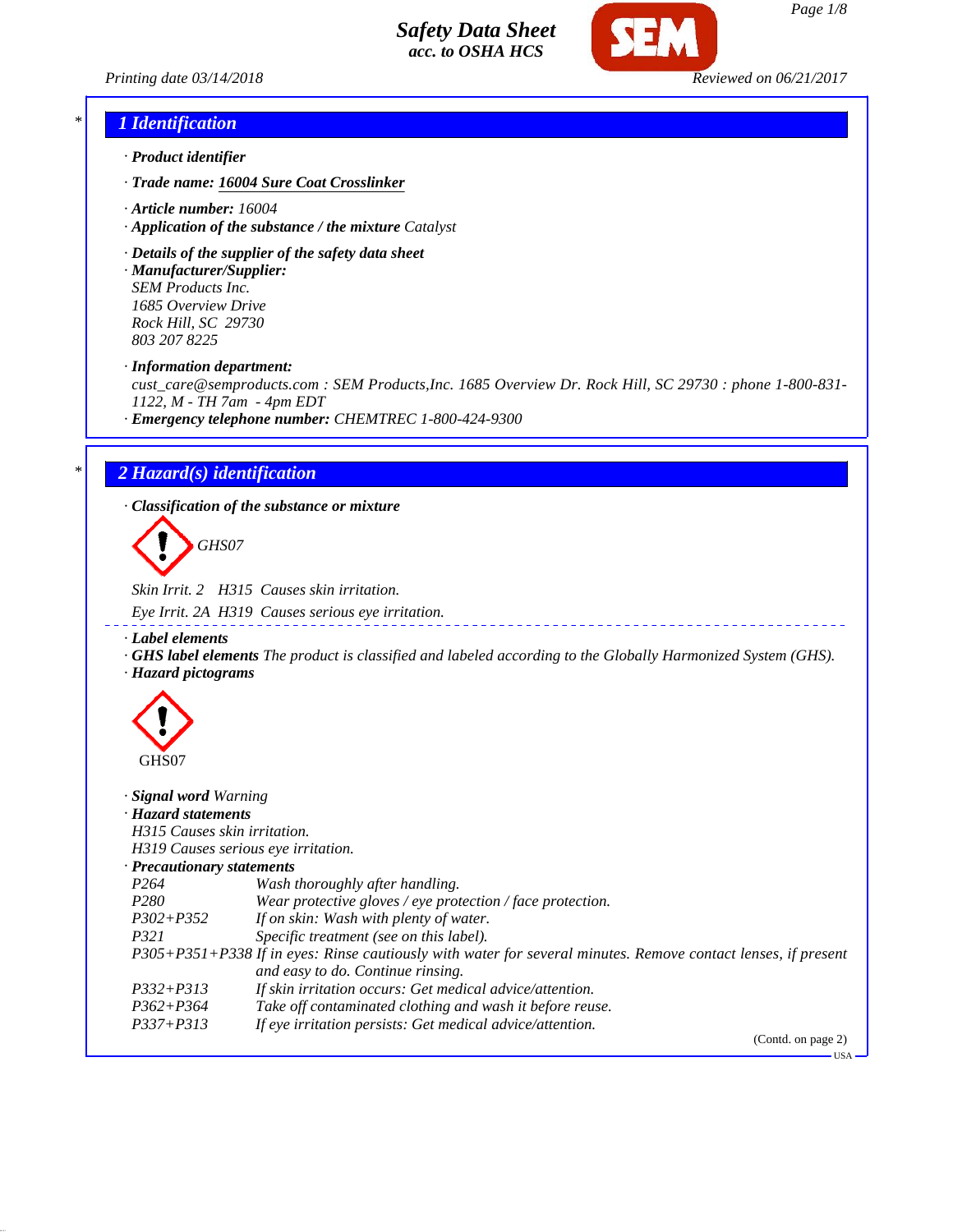*Printing date 03/14/2018 Reviewed on 06/21/2017*

### *Trade name: 16004 Sure Coat Crosslinker*



- *· Chemical characterization: Mixtures*
- *· Description:*

*Mixture: consisting of the following components. Weight percentages*

*· Dangerous components:*

*25215-75-2 POLYCARBODIIMIDE 30-40%*

## *\* 4 First-aid measures*

*· Description of first aid measures*

*· After inhalation: In case of unconsciousness place patient stably in side position for transportation.*

- *· After skin contact: Immediately wash with water and soap and rinse thoroughly.*
- *· After eye contact:*
- *Rinse opened eye for several minutes under running water. If symptoms persist, consult a doctor.*
- *· After swallowing: If symptoms persist consult doctor.*
- *· Information for doctor:*
- *· Most important symptoms and effects, both acute and delayed No further relevant information available.*
- *· Indication of any immediate medical attention and special treatment needed No further relevant information available.*

## *\* 5 Fire-fighting measures*

- *· Extinguishing media*
- *· Suitable extinguishing agents: Use fire fighting measures that suit the environment.*
- *· Special hazards arising from the substance or mixture No further relevant information available.*
- *· Advice for firefighters*
- *· Protective equipment: No special measures required.*

(Contd. on page 3)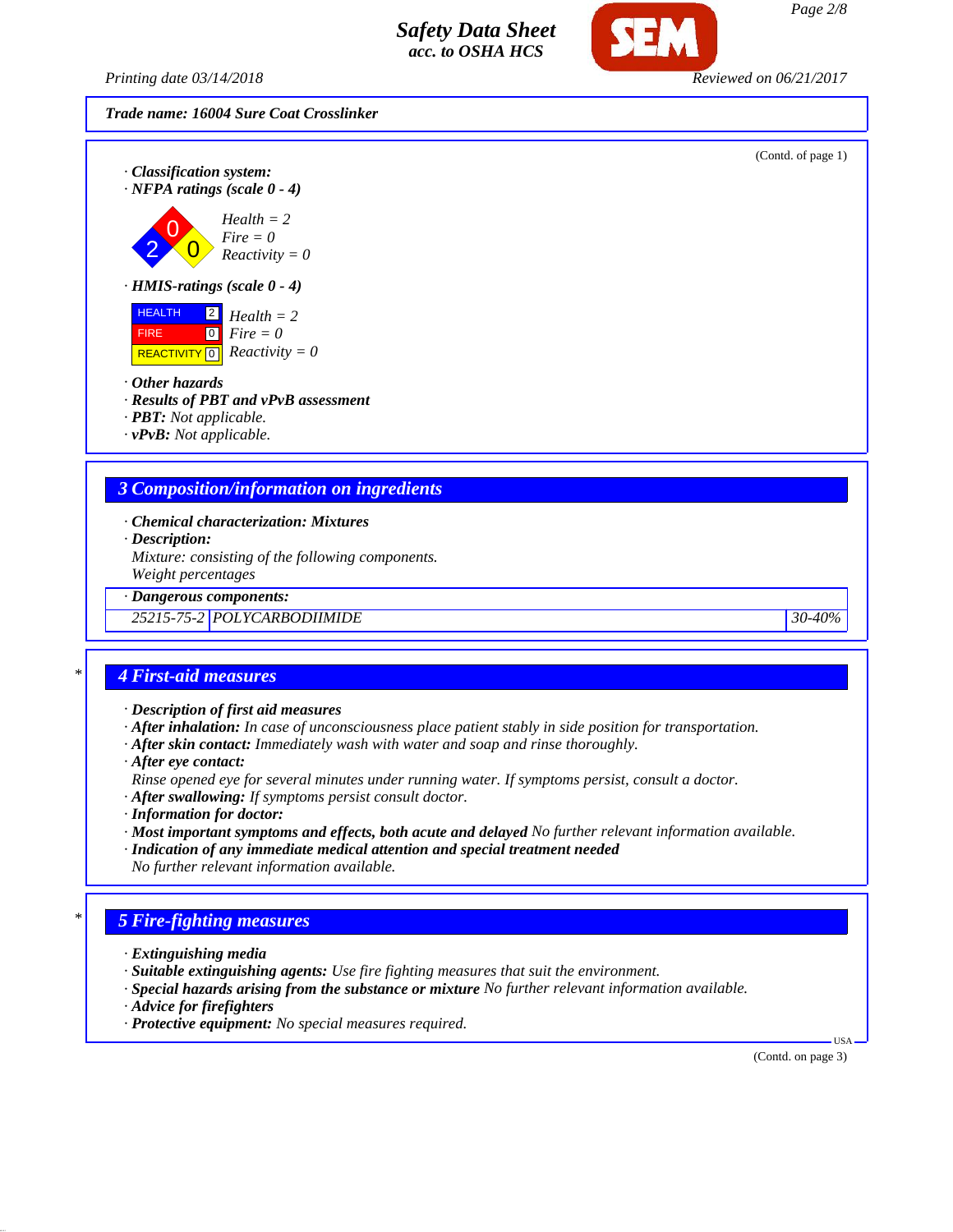



*Trade name: 16004 Sure Coat Crosslinker*

(Contd. of page 2)

*Page 3/8*

# *\* 6 Accidental release measures*

- *· Personal precautions, protective equipment and emergency procedures Not required.*
- *· Environmental precautions: Dilute with plenty of water.*
- *· Methods and material for containment and cleaning up:*
- *Absorb with liquid-binding material (sand, diatomite, acid binders, universal binders, sawdust).*

#### *· Reference to other sections*

- *See Section 7 for information on safe handling.*
- *See Section 8 for information on personal protection equipment.*
- *See Section 13 for disposal information.*

#### *· Protective Action Criteria for Chemicals*

*· PAC-1:*

*None of the ingredients is listed.*

*· PAC-2:*

*None of the ingredients is listed.*

*· PAC-3:*

*None of the ingredients is listed.*

### *\* 7 Handling and storage*

*· Handling:*

- *· Precautions for safe handling No special measures required.*
- *· Information about protection against explosions and fires: No special measures required.*
- *· Conditions for safe storage, including any incompatibilities*
- *· Storage:*
- *· Requirements to be met by storerooms and receptacles: No special requirements.*
- *· Information about storage in one common storage facility: Not required.*
- *· Further information about storage conditions: Keep receptacle tightly sealed.*
- *· Specific end use(s) No further relevant information available.*

### *\* 8 Exposure controls/personal protection*

- *· Additional information about design of technical systems: No further data; see item 7.*
- *· Control parameters*
- *· Components with limit values that require monitoring at the workplace:*

*The product does not contain any relevant quantities of materials with critical values that have to be monitored at the workplace.*

- *· Additional information: The lists that were valid during the creation were used as basis.*
- *· Exposure controls*
- *· Personal protective equipment:*
- *· General protective and hygienic measures: Keep away from foodstuffs, beverages and feed. Immediately remove all soiled and contaminated clothing. Wash hands before breaks and at the end of work. Avoid contact with the eyes and skin.*
- *· Breathing equipment: Not required.*

(Contd. on page 4)

USA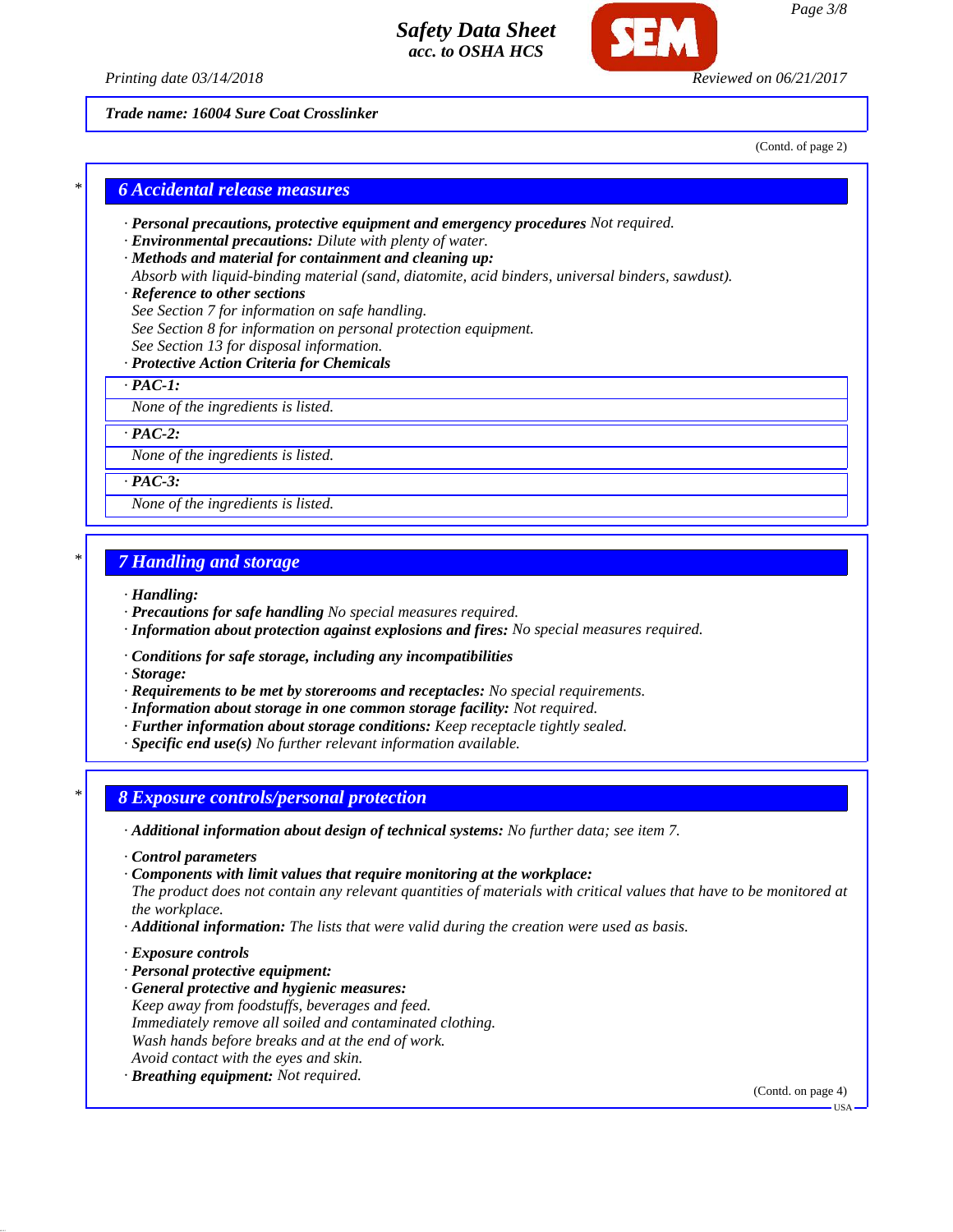*Printing date 03/14/2018 Reviewed on 06/21/2017*

(Contd. of page 3)

#### *Trade name: 16004 Sure Coat Crosslinker*

#### *· Protection of hands:*

*Due to missing tests no recommendation to the glove material can be given for the product/ the preparation/ the chemical mixture.*

*Selection of the glove material on consideration of the penetration times, rates of diffusion and the degradation*



*Protective gloves*

*The glove material has to be impermeable and resistant to the product/ the substance/ the preparation.*

#### *· Material of gloves*

*The selection of the suitable gloves does not only depend on the material, but also on further marks of quality and varies from manufacturer to manufacturer. As the product is a preparation of several substances, the resistance of the glove material can not be calculated in advance and has therefore to be checked prior to the application. · Penetration time of glove material*

*The exact break trough time has to be found out by the manufacturer of the protective gloves and has to be observed.*

*· Eye protection:*



*Tightly sealed goggles*

| · Information on basic physical and chemical properties |                                                          |
|---------------------------------------------------------|----------------------------------------------------------|
| <b>General Information</b>                              |                                                          |
| $\cdot$ Appearance:                                     |                                                          |
| Form:                                                   | Liquid                                                   |
| Color:                                                  | According to product specification                       |
| $\cdot$ Odor:                                           | Characteristic                                           |
| · Odor threshold:                                       | Not determined.                                          |
| $\cdot$ pH-value:                                       | Not determined.                                          |
| Change in condition                                     |                                                          |
| <b>Melting point/Melting range:</b>                     | Undetermined.                                            |
| <b>Boiling point/Boiling range:</b>                     | 100 °C                                                   |
| · Flash point:                                          | Not applicable.                                          |
| · Flammability (solid, gaseous):                        | Not applicable.                                          |
| $\cdot$ Decomposition temperature:                      | Not determined.                                          |
| $\cdot$ Auto igniting:                                  | Product is not selfigniting.                             |
| · Danger of explosion:                                  | Product does not present an explosion hazard.            |
|                                                         | In use, may form flammable/explosive vapour-air mixture. |
| · Explosion limits:                                     |                                                          |
| Lower:                                                  | Not determined.                                          |
| <b>Upper:</b>                                           | Not determined.                                          |
| · Vapor pressure at 20 °C:                              | $23$ hPa                                                 |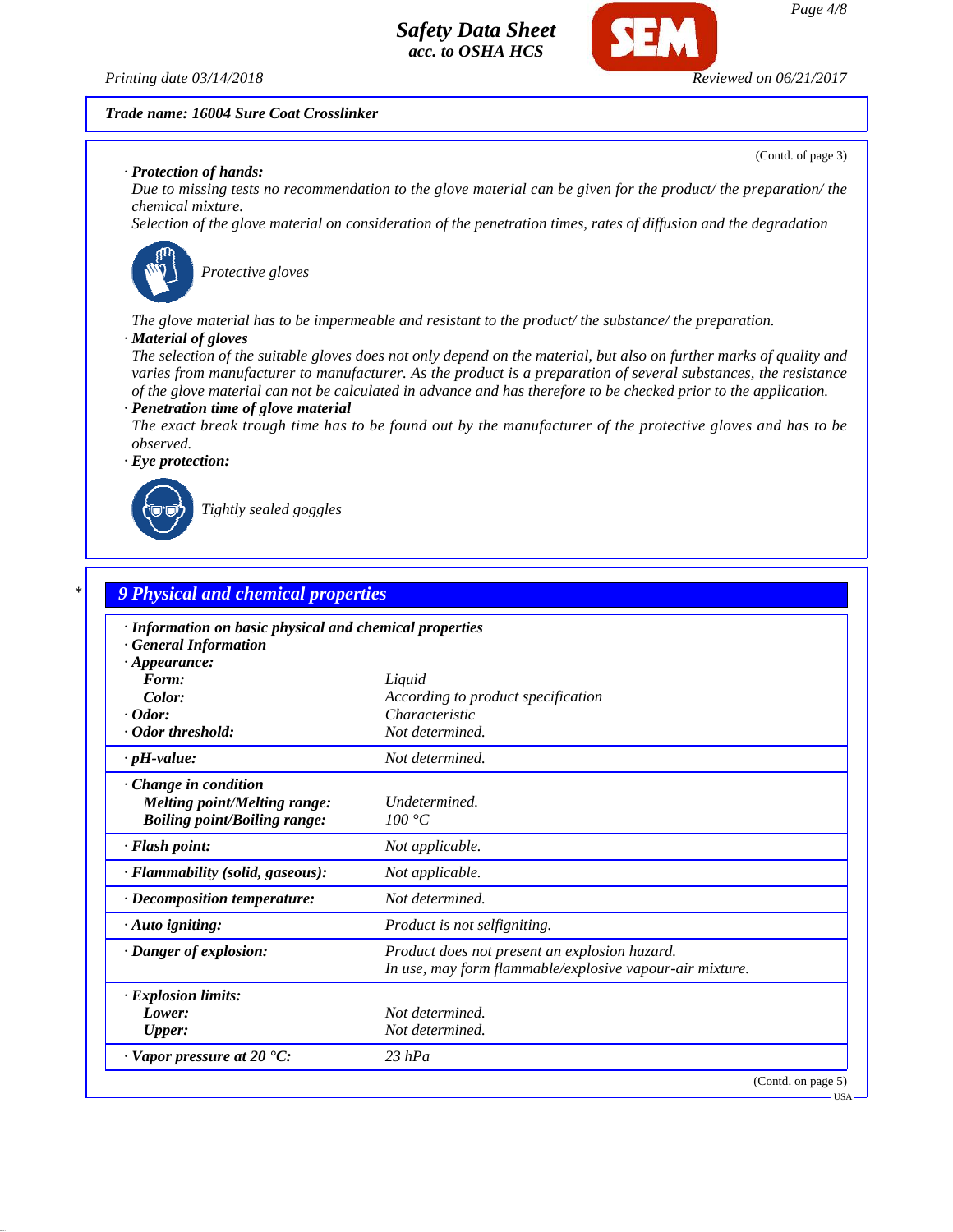

*Trade name: 16004 Sure Coat Crosslinker*

|                                                            |                                            | (Contd. of page 4) |
|------------------------------------------------------------|--------------------------------------------|--------------------|
| $\cdot$ Density at 20 $\textdegree$ C:                     | $1.03774$ g/cm <sup>3</sup>                |                    |
| $\cdot$ Relative density                                   | Not determined.                            |                    |
| · Vapor density                                            | Not determined.                            |                    |
| $\cdot$ Evaporation rate                                   | Not determined.                            |                    |
| · Solubility in / Miscibility with                         |                                            |                    |
| Water:                                                     | Fully miscible.                            |                    |
| · Partition coefficient (n-octanol/water): Not determined. |                                            |                    |
| · Viscosity:                                               |                                            |                    |
| Dynamic:                                                   | Not determined.                            |                    |
| Kinematic:                                                 | Not determined.                            |                    |
| · Solvent content:                                         |                                            |                    |
| Water:                                                     | 60.0%                                      |                    |
| <b>VOC</b> content:                                        | $0.00\%$                                   |                    |
|                                                            | 0.0 g/l / 0.00 lb/gl                       |                    |
| Solids content:                                            | $40.0\%$                                   |                    |
| $\cdot$ Other information                                  | No further relevant information available. |                    |

## *\* 10 Stability and reactivity*

- *· Reactivity No further relevant information available.*
- *· Chemical stability*
- *· Thermal decomposition / conditions to be avoided: No decomposition if used according to specifications.*
- *· Possibility of hazardous reactions No dangerous reactions known.*
- *· Conditions to avoid No further relevant information available.*
- *· Incompatible materials: No further relevant information available.*
- *· Hazardous decomposition products: No dangerous decomposition products known.*

## *11 Toxicological information*

- *· Information on toxicological effects*
- *· Acute toxicity:*
- *· Primary irritant effect:*
- *· on the skin: Irritant to skin and mucous membranes.*
- *· on the eye: Irritating effect.*
- *· Sensitization: No sensitizing effects known.*
- *· Additional toxicological information:*

*The product shows the following dangers according to internally approved calculation methods for preparations: Irritant*

- *· Carcinogenic categories*
- *· IARC (International Agency for Research on Cancer)*
- *None of the ingredients is listed.*

#### *· NTP (National Toxicology Program)*

*None of the ingredients is listed.*

(Contd. on page 6)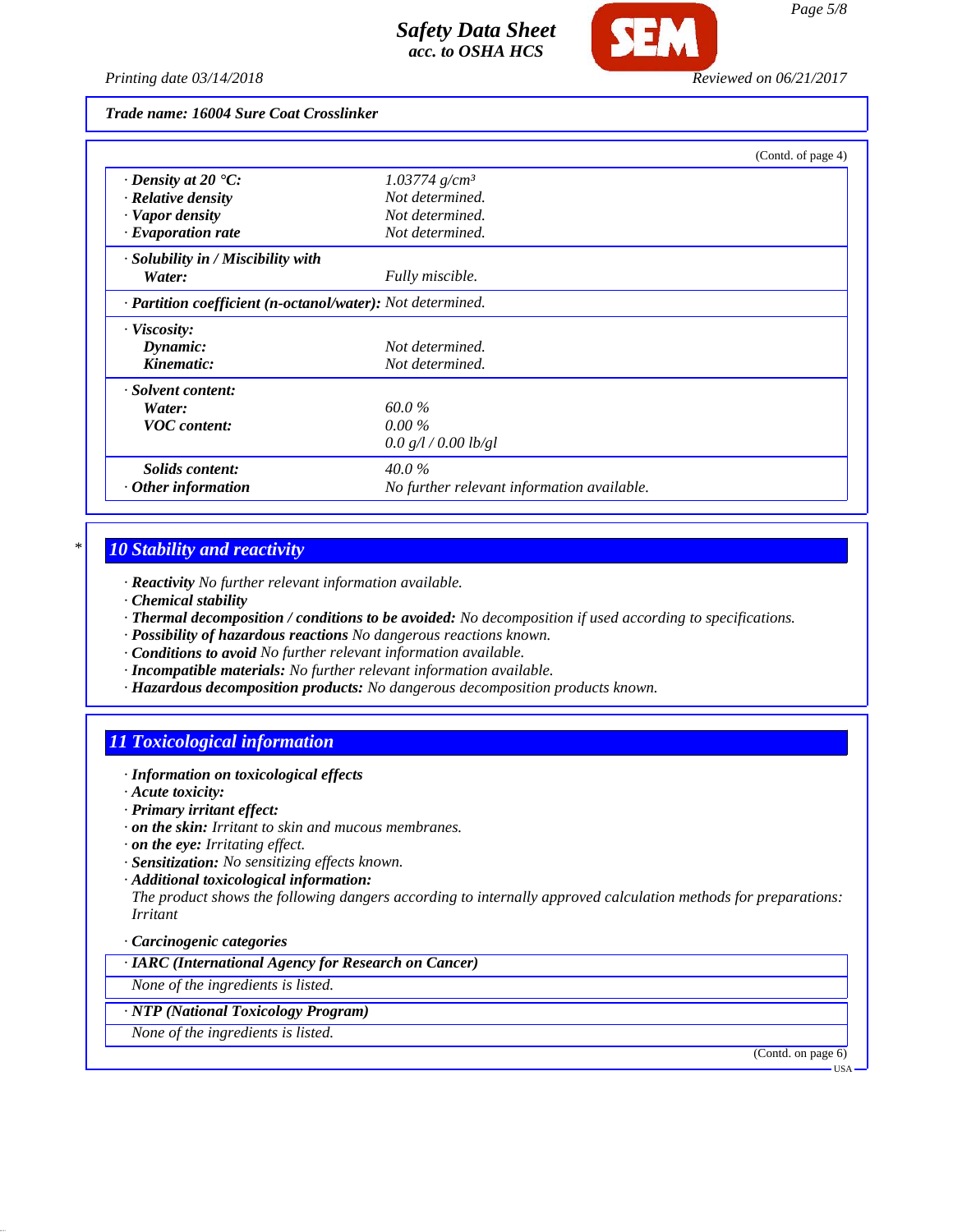*Printing date 03/14/2018 Reviewed on 06/21/2017*

*Trade name: 16004 Sure Coat Crosslinker*

(Contd. of page 5)

*· OSHA-Ca (Occupational Safety & Health Administration)*

*None of the ingredients is listed.*

# *\* 12 Ecological information*

- *· Toxicity*
- *· Aquatic toxicity: No further relevant information available.*
- *· Persistence and degradability No further relevant information available.*
- *· Behavior in environmental systems:*
- *· Bioaccumulative potential No further relevant information available.*
- *· Mobility in soil No further relevant information available.*
- *· Additional ecological information:*
- *· General notes: Generally not hazardous for water*
- *· Results of PBT and vPvB assessment*
- *· PBT: Not applicable.*
- *· vPvB: Not applicable.*
- *· Other adverse effects No further relevant information available.*

## *13 Disposal considerations*

*· Waste treatment methods*

- *· Recommendation: Must not be disposed of together with household garbage. Do not allow product to reach sewage system.*
- *· Uncleaned packagings:*
- *· Recommendation: Disposal must be made according to official regulations.*
- *· Recommended cleansing agent: Water, if necessary with cleansing agents.*

| <b>14 Transport information</b>                                                     |                 |                    |
|-------------------------------------------------------------------------------------|-----------------|--------------------|
| $\cdot$ UN-Number<br>· DOT, ADR, ADN, IMDG, IATA                                    | Void            |                    |
| $\cdot$ UN proper shipping name<br>· DOT, ADR, ADN, IMDG, IATA                      | Void            |                    |
| $\cdot$ Transport hazard class(es)                                                  |                 |                    |
| · DOT, ADR, ADN, IMDG, IATA<br>$\cdot Class$                                        | Void            |                    |
| · Packing group<br>· DOT, ADR, IMDG, IATA                                           | Void            |                    |
| · Environmental hazards:<br>$\cdot$ Marine pollutant:                               | No              |                    |
| · Special precautions for user                                                      | Not applicable. |                    |
| · Transport in bulk according to Annex II of<br><b>MARPOL73/78 and the IBC Code</b> | Not applicable. |                    |
|                                                                                     |                 | (Contd. on page 7) |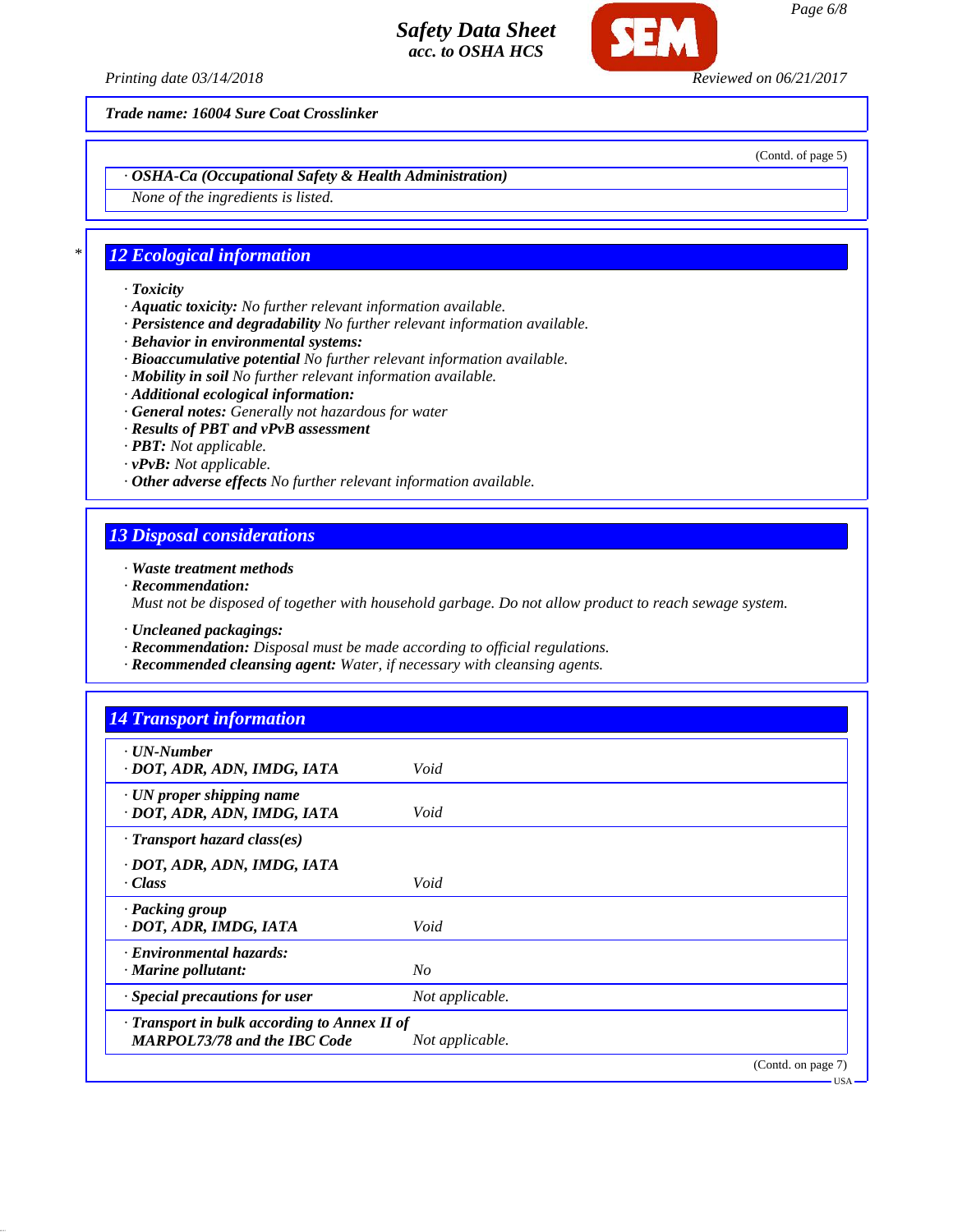

*Printing date 03/14/2018 Reviewed on 06/21/2017*

(Contd. of page 6)

*Trade name: 16004 Sure Coat Crosslinker*

*· UN "Model Regulation": Void*

# *\* 15 Regulatory information*

- *· Safety, health and environmental regulations/legislation specific for the substance or mixture · Sara*
- *· Section 355 (extremely hazardous substances):*
- *None of the ingredient is listed.*
- *· Section 313 (Specific toxic chemical listings):*
- *None of the ingredients is listed.*
- *· TSCA (Toxic Substances Control Act):*
- *7732-18-5 water*
- *· TSCA new (21st Century Act) (Substances not listed)*
- *25215-75-2 POLYCARBODIIMIDE*
- *· Proposition 65*
- *· Chemicals known to cause cancer:*
- *None of the ingredients is listed.*
- *· Chemicals known to cause reproductive toxicity for females:*
- *None of the ingredients is listed.*
- *· Chemicals known to cause reproductive toxicity for males:*
- *None of the ingredients is listed.*
- *· Chemicals known to cause developmental toxicity:*
- *None of the ingredients is listed.*
- *· Cancerogenity categories*
- *· EPA (Environmental Protection Agency)*
- *None of the ingredients is listed.*
- *· TLV (Threshold Limit Value established by ACGIH)*
- *None of the ingredients is listed.*
- *· NIOSH-Ca (National Institute for Occupational Safety and Health)*
- *None of the ingredients is listed.*
- *· GHS label elements The product is classified and labeled according to the Globally Harmonized System (GHS). · Hazard pictograms*



- *· Signal word Warning*
- *· Hazard statements*
- *H315 Causes skin irritation. H319 Causes serious eye irritation.*
- *· Precautionary statements*
- *P264 Wash thoroughly after handling.*

(Contd. on page 8)